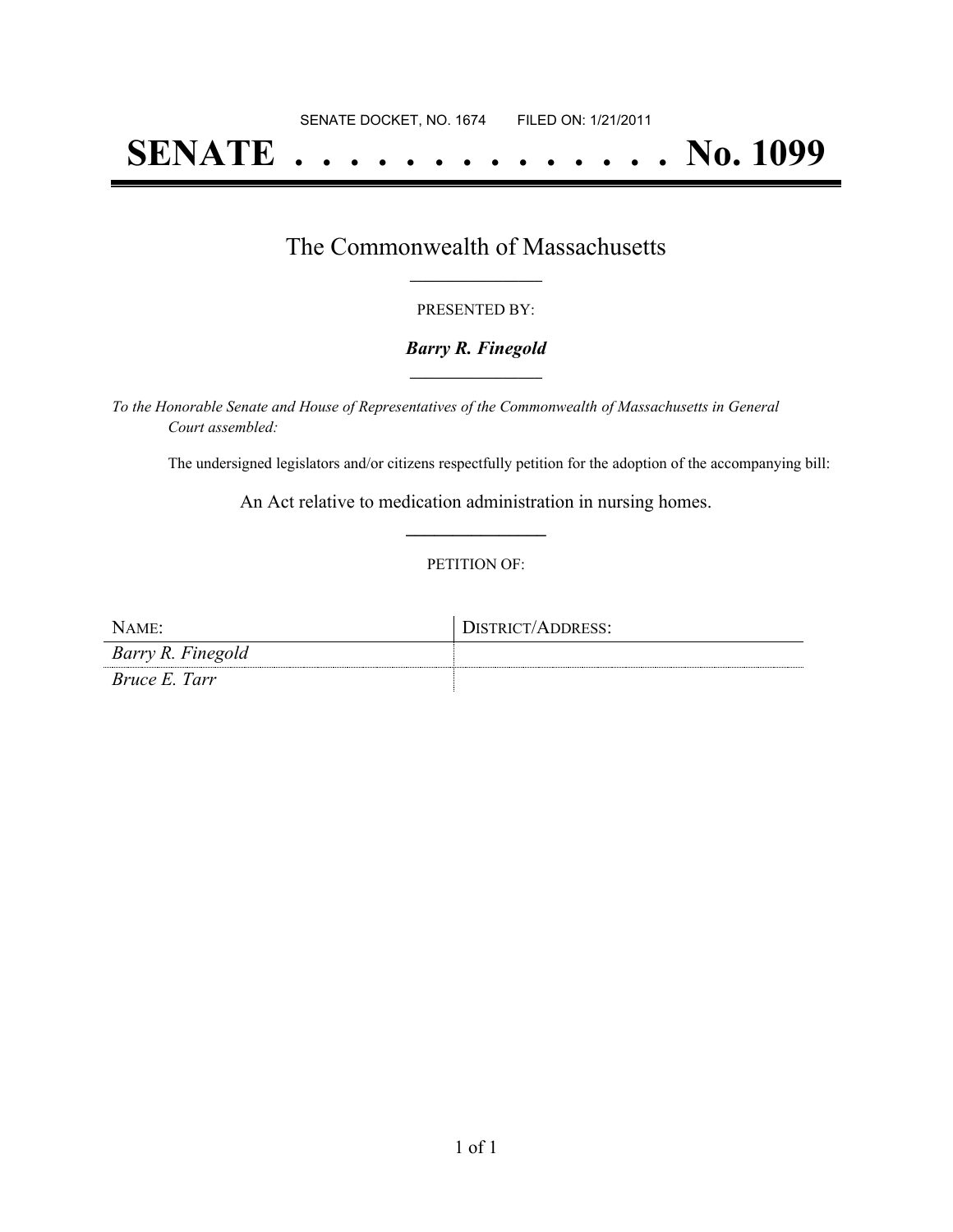# SENATE DOCKET, NO. 1674 FILED ON: 1/21/2011 **SENATE . . . . . . . . . . . . . . No. 1099**

By Mr. Finegold, a petition (accompanied by bill, Senate, No. 1099) of Barry R. Finegold and Bruce E. Tarr for legislation to administer medication in nursing homes. Public Health.

## The Commonwealth of Massachusetts

**\_\_\_\_\_\_\_\_\_\_\_\_\_\_\_ In the Year Two Thousand Eleven \_\_\_\_\_\_\_\_\_\_\_\_\_\_\_**

An Act relative to medication administration in nursing homes.

Be it enacted by the Senate and House of Representatives in General Court assembled, and by the authority *of the same, as follows:*

| $\mathbf{1}$   | SECTION 1. Section 72 of chapter 111 of the General Laws, as appearing in the 2008                    |
|----------------|-------------------------------------------------------------------------------------------------------|
| 2              | Official Edition, is hereby amended by inserting after section 72AA the following section:-           |
| 3              | Section 72BB. (a) As used in this section the following word shall have the following                 |
| 4              | meaning:-                                                                                             |
| 5              | "Certified medication aide," any employee of a facility who has completed a department-               |
| 6              | certified medication administration training program and is therefore qualified to dispense           |
| $\overline{7}$ | medication to patients in the facility.                                                               |
| 8              | (b) The department shall establish rules and regulations to establish a medication                    |
| 9              | administration training and certification program for medication aides. The regulations shall         |
| 10             | include: (1) provisions for continuing education requirements for certified medication aides; (2)     |
| 11             | requirements for re-certification of certified medication aides on a biennial basis; (3) fees for the |
| 12             | issuance of certification to certified medication aides; and (4) standards for qualification of       |